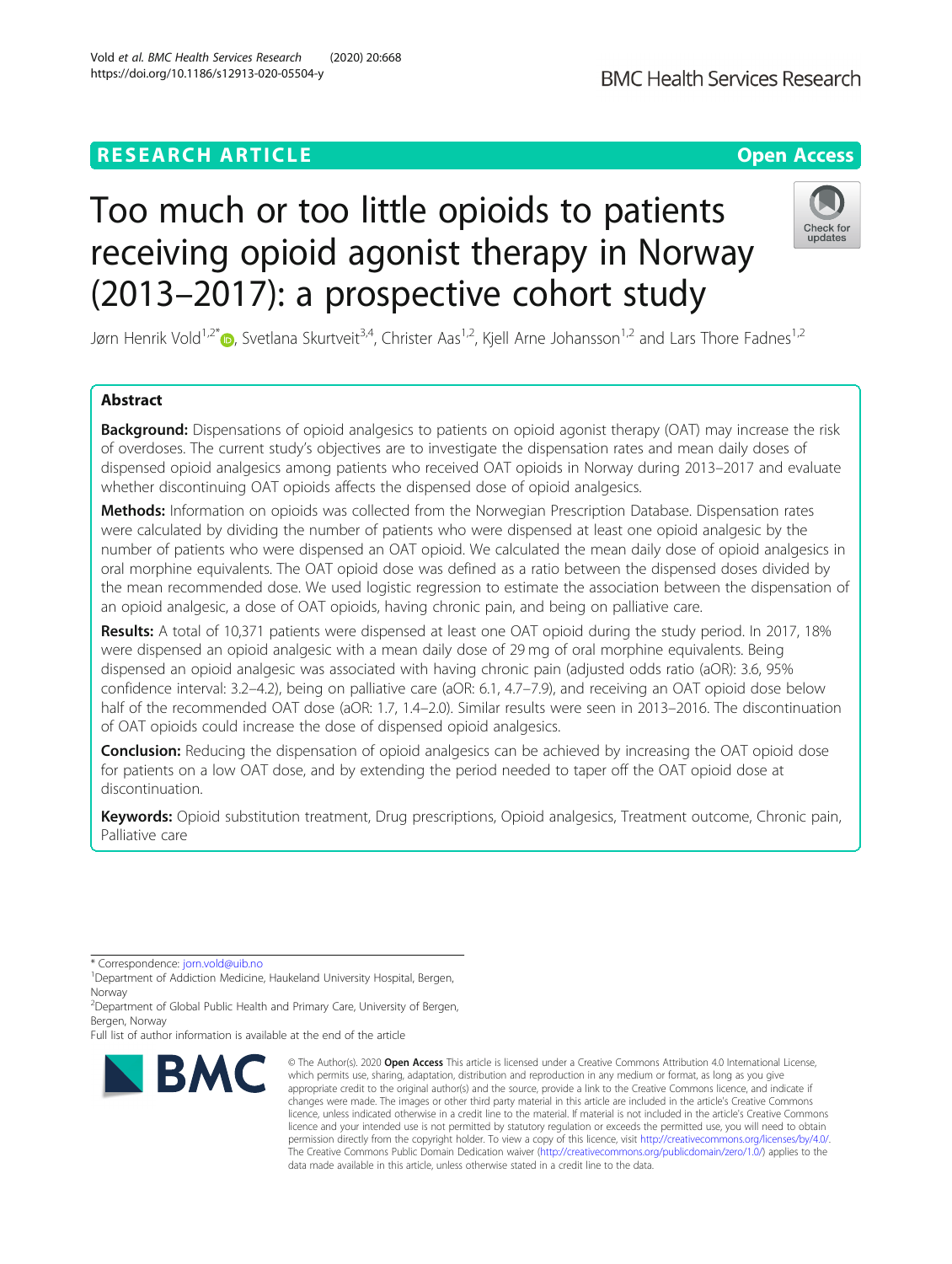# Background

At least 50% of all patients undergoing opioid agonist therapy (OAT) have somatic or mental comorbidities [[1,](#page-8-0) [2](#page-8-0)], and more than 60% have physical comorbidities such as infections, and physical injuries that may require opioid analgesics (e.g. morphine, oxycodone, and ketobemidone) [[2,](#page-8-0) [3\]](#page-9-0). High opioid tolerance and potentially significant individual differences in the dose needed to achieve pain relief make patients on OAT particularly challenging to treat adequately with opioid analgesics [\[4](#page-9-0)]. Therefore, co-dispensation, combining both opioid analgesics and OAT opioids (buprenorphine and methadone), are often required to suppress pain and treat opioid dependence on OAT. However, more than 20% percent of patients on OAT have psychiatric disorders such as attention deficit hyperactivity disorder [[5](#page-9-0)], personality disorders [\[1](#page-8-0)], or psychosis diseases, and nearly 50% have other drug dependencies that may influence their ability to follow up the dispensed opioid analgesics as dosed [[6,](#page-9-0) [7\]](#page-9-0). In these cases, concomitant dispensations of several opioids may potentially affect the risk of overdose deaths and intoxications, as well as aggravate pain if the opioids are not handled correctly  $[8-10]$  $[8-10]$  $[8-10]$  $[8-10]$  $[8-10]$ .

Buprenorphine and methadone are the most frequently dispensed opioids in OAT worldwide. They are chosen due to their safety and long duration of action, and only one administration daily is needed [\[11](#page-9-0)–[15\]](#page-9-0). Opioid analgesics are short and intermediate-acting agents that generally lack these properties, and they are thus not recommended for long-term therapy to support recovery from opioid dependence [\[8,](#page-9-0) [11](#page-9-0), [16](#page-9-0)–[18](#page-9-0)]. However, many OAT patients have chronic pain related comorbidities, and some receive palliative care, which may make the co-dispensations of opioid analgesics and OAT opioids essential [[4](#page-9-0), [19](#page-9-0)]. Balancing between achieving adequate pain relief and stabilizing the OAT rehabilitation is, in these contexts, challenging. Nevertheless, there has been limited research on dispensations of opioid analgesics to patients on OAT and the characteristics of patients dispensed opioid analgesics and OAT opioids concomitantly [[20](#page-9-0)].

Norway experiences many of the same opioid-related complications as the United States, with high crude mortality rates related to opioid dependence and overdose [[10](#page-9-0), [21\]](#page-9-0). For a substantial proportion of these patients, OAT is an essential approach. In Norway, about 7500 patients received OAT opioids in 2017, and about 700 left treatment [\[22](#page-9-0)]. Of those who underwent OAT in the period 2007–2008, 12% were dispensed opioid analgesics  $[8]$  $[8]$ , while the proportion of patients who left OAT and were dispensed opioid analgesics after discontinuation is unknown. By comparison, a recent Canadian study shows that 18% of patients who received methadone during OAT between 2003 and 2010 were dispensed opioid analgesics [\[9](#page-9-0), [23\]](#page-9-0). In recent years, national programs in Norway have focused on cautious dispensation practices regarding opioid analgesics in order to reverse the opioid dependence epidemic [[21](#page-9-0), [24](#page-9-0)]. To complement this, more knowledge of the circumstances surrounding dispensed opioid analgesics in the OAT population is needed to be able to customize OAT for patients with severe opioid dependence.

Thus, this observational study aims to evaluate dispensed opioid analgesics among patients who were dispensed at least one OAT opioid (methadone or buprenorphine) in Norway between 2013 and 2017 by using national registerbased data. More specifically, we will:

- 1. Calculate the dispensation rates and doses of dispensed opioid analgesics among patients who were dispensed at least one OAT opioid per calendar year.
- 2. Calculate, using logistic regression models per calendar year, whether the dispensation of an opioid analgesic was associated with age, gender, chronic pain, palliative care, and the number, type, and mean daily dose of dispensed OAT opioids among patients who were dispensed an OAT opioid.
- 3. Evaluate the dispensation rates and mean daily doses of dispensed opioid analgesics among patients who discontinued OAT.

# **Methods**

## Data source

All data used were national register data drawn from the Norwegian Prescription Database (NorPD) ([www.norpd.](http://www.norpd.no) [no](http://www.norpd.no)). From January 1, 2004, all pharmacies in Norway are obliged to submit all dispensed drug data electronically to the Norwegian Institute of Public Health. NorPD contains information concerning all drugs, including reimbursements, dispensed from pharmacies in Norway, except for dispensations that occur during hospitalization or at outpatient clinics. The Anatomical Therapeutic Chemical (ATC) classification system was employed according to determination by the World Health Organization (WHO) Collaborating Centre for Drug Statistics Methodology per October 2018 [\[25\]](#page-9-0). The NorPD data used in this study were collected from January 1, 2013 to March 31, 2018. The STROBE checklist was applied in preparation for the study (Additional file [1](#page-8-0)).

# Study population

We included all patients above 18 years of age who were dispensed at least one OAT opioid – including methadone, levomethadone, buprenorphine, and buprenorphinenaloxone – in the period January 1, 2013 to December 31, 2017. Patients who were dispensed methadone tablets to achieve pain relief in palliative care were excluded. These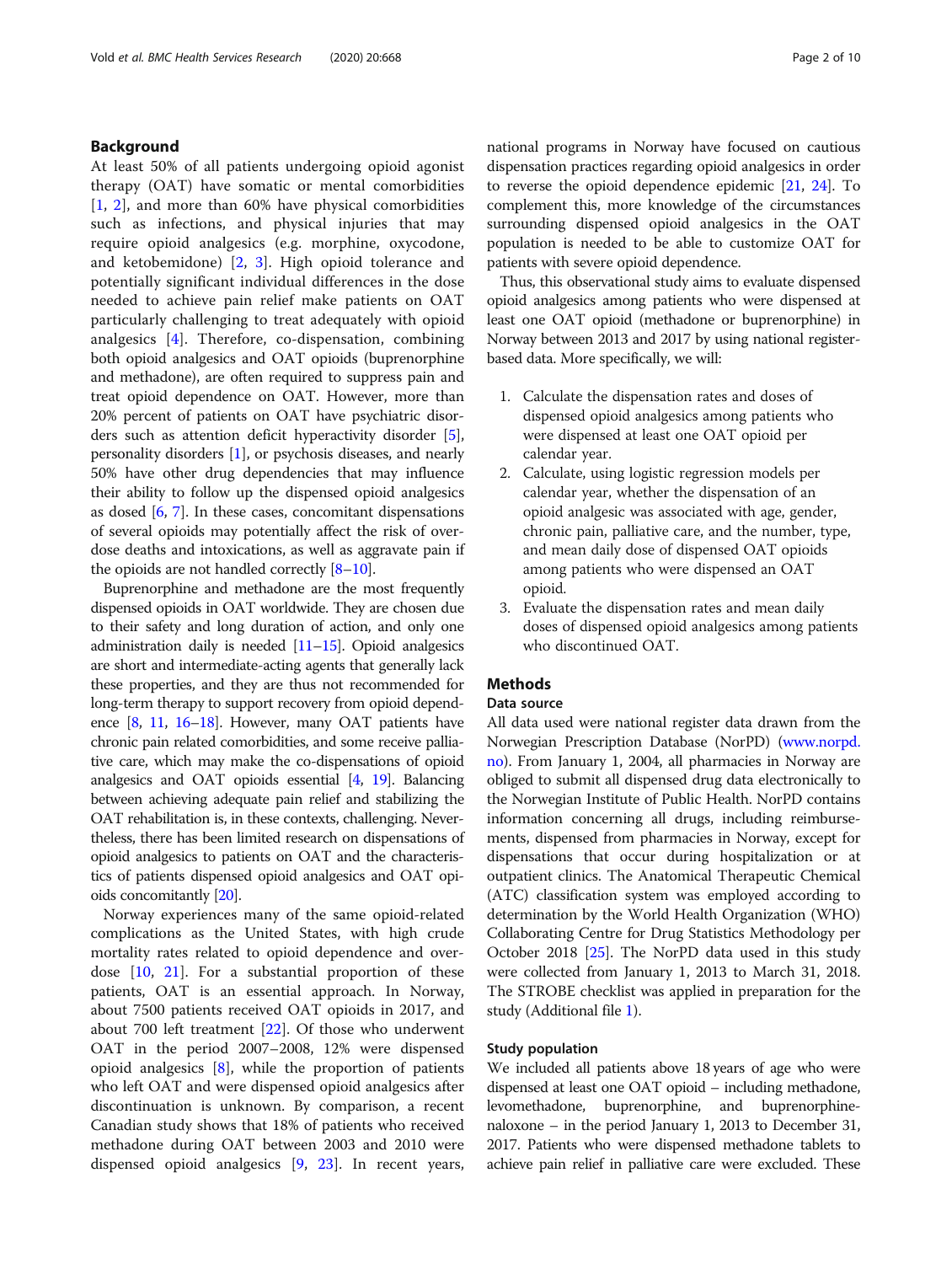were identified in the data as those who were dispensed methadone tablets without any dispensations of other OAT opioids or methadone mixtures during the period from January 1, 2004, to December 31, 2017. We defined discontinuation of OAT as any patient who had their last dispensation of an OAT opioid within the inclusion period January 1, 2017 to September 30, 2017, with no further dispensations until the end of the NorPD data collection period on March 31, 2018. Any patient who died was excluded from the calendar year of their death.

#### Analysis strategy and statistical analyses

# Definitions of OAT opioids, opioid analgesics, age, chronic pain, palliative care, type and number of dispensations, and doses of OAT opioid and dispensed opioid analgesics

During the study, we defined opioid agonist therapy opioids and opioid analgesics according to their ATC codes (Additional file [2\)](#page-8-0) and categorized all patients into age groups:  $\leq$  25, 26–35, 36–45, 46–55, and  $\geq$  56. We defined 'patients with chronic pain' as those who were dispensed drugs during the study period for reimbursement due to chronic pain. Similarly, 'patients on palliative care' were defined as all patients who were dispensed drugs for reimbursement due to palliative care between 2013 and 2017. Patients who were dispensed drugs for reimbursement concerning both chronic pain and palliative care were categorized as 'patients on palliative care'. Moreover, the type of OAT opioid was defined as the last type dispensed per calendar year. The number of dispensations of an opioid was defined as all dispensations of a drug. Furthermore, we calculated the doses of dispensed opioid analgesics and OAT opioids by using the daily defined dose (DDD) stated in NorPD and defined by the WHOs standards (Additional file [3\)](#page-8-0) [\[25](#page-9-0)]. For opioid analgesics, we summarized all dispensed DDD per opioid per calendar year and converted the total DDDs into milligrams. Further, we calculated all the dispensed milligrams per opioid and converted them to oral morphine equivalents (OMEQ) based on equipotency [\[26\]](#page-9-0). The total sum of all dispensed morphine equivalents per patient was summarized per year and divided by 365.25 days. For OAT opioids, we calculated an OAT opioid dose ratio based on the mean dispensed OAT opioid dose per day and divided by the mean recommended dose for OAT per day. We defined a mean recommended OAT opioid dose as the mean dose needed to support the recovery from the opioid dependence per day as defined by WHOs recommendations: 90 mg methadone, 45 mg levomethadone, 18 mg buprenorphine, or 18/4.5 mg buprenorphine-naloxone [\[27](#page-9-0)]. The dispensed OAT opioid dose per day was calculated by summarizing all DDD of each OAT opioid per year. The OAT opioids were converted from DDD to milligrams according to the WHOs standard [[25\]](#page-9-0). Further, the milligrams were divided by 365.25 days and the mean recommended dose per day. Finally, the OAT opioid dose ratio from each OAT opioid was summarized to the OAT opioid dose ratio.

The OAT opioids were also categorized into four dispensation groups per year: 1–6 (less than every second month), 7–12 (less than monthly), 13–51 (at least monthly), and  $\geq 52$  (at least weekly). For the dispensed doses of OAT opioids, patients were categorized into three groups based on the OAT opioid dose ratio:  $< 0.5$ , 0.5–1, and  $> 1$ . Patients who were dispensed an OAT opioid dose > 1 indicated a daily dose above the mean dose during OAT.

## Analysis strategy according to the objectives

Dispensation rates were defined as all patients on OAT who were dispensed at least one opioid analgesic per year divided by all included patients who were dispensed an OAT opioid the same year. We divided opioid analgesics into two drug groups based on their potency when presenting the dispensation rates: weak opioid analgesics (codeine, tramadol, and tapentadol) and strong opioid analgesics (all opioid analgesics apart from codeine, tramadol, and tapentadol). We presented the total dispensed doses of opioid analgesics as a mean daily dose per patient per year stated in OMEQ.

Using logistic regression models, we evaluated the association between being dispensed an opioid analgesic and the number and type of dispensed OAT opioids, as well as the OAT opioid dose ratio, the patient's age and gender, and whether they had chronic pain or were on palliative care. The models were run with all included patients per year and those who had 13 or more dispensations of OAT opioids per year. Concerning the latter population, we investigated whether the associations were consistent for those who frequently dispensed OAT opioids when compared with including all patients.

All patients who discontinued OAT were identified. For these patients, the dispensations of opioid analgesics were categorized into three periods: 180–90 days before, 90 days before, and 90 days after the discontinuation date. The interval 180 to 90 days before the discontinuation date was defined as the baseline. The dispensation rates were defined as all patients who dispensed an opioid analgesic in the periods divided by the number of patients who discontinued OAT. The dispensed doses of opioid analgesics per day were calculated by dividing the number of dispensed OMEQ for each period by 90 days. The calculation of OMEQ dose was similar to when calculating the OMEQ dose per year. The mean OMEQ dose before and after discontinuation were compared.

# Statistical analyses

The means, median, percentiles, percentage, 95% confidence interval (CI), odds ratio (OR), and  $p$ -value are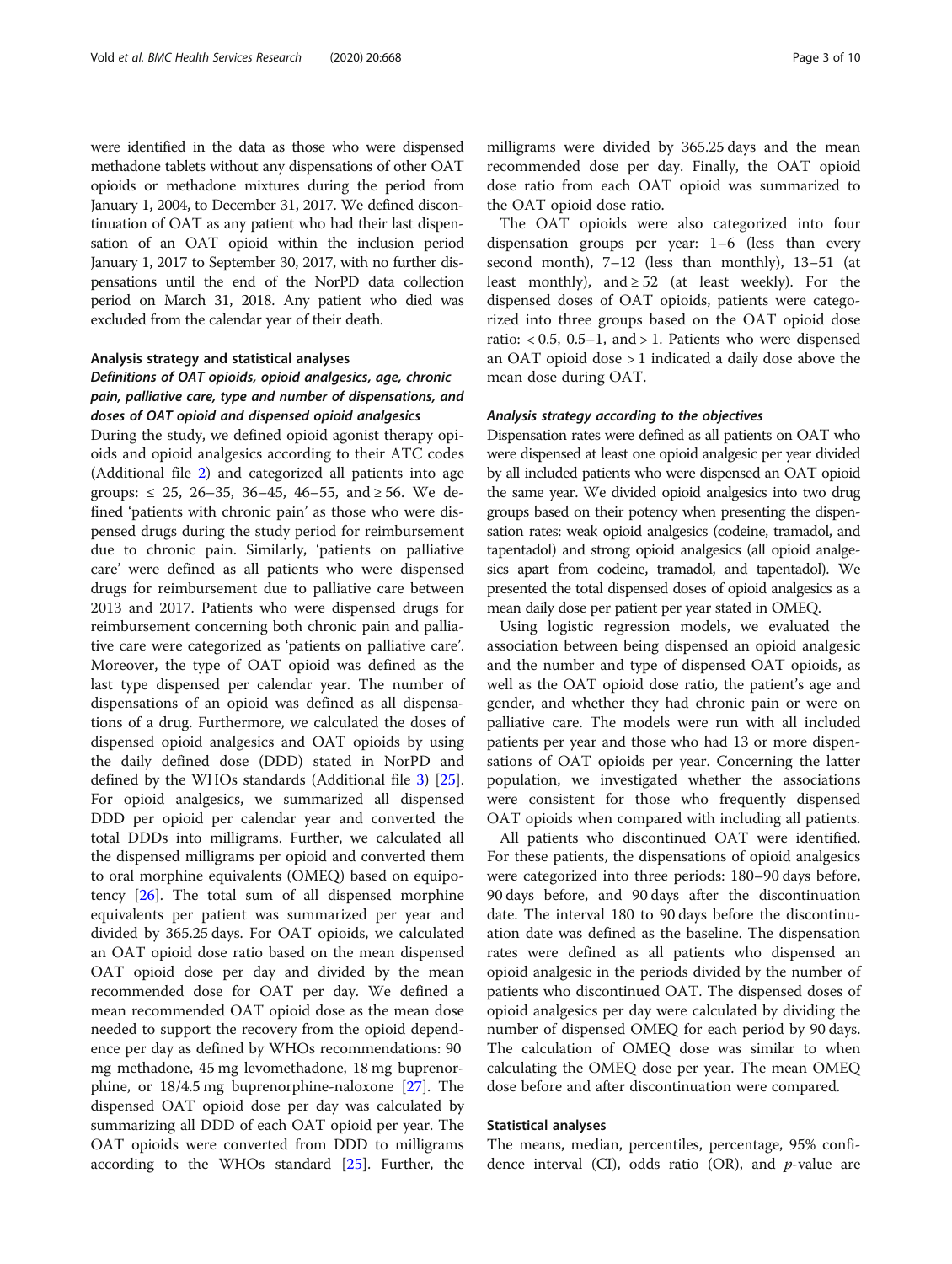presented. The paired t-test was used to compare the mean doses of dispensed opioid analgesics before and after the discontinuation date of OAT. Multivariate analyses for categorical variables were performed per year by creating logistic regression models. In these models, the dependent categorical variable was being dispensed an opioid analgesic during a calendar year. Age groups, gender, having chronic pain, being on palliative care, the type of OAT opioid, the number of dispensed OAT opioids, and the OAT opioid dose ratio were handled as independent and categorical variables. The level of statistical significance was set to  $p < 0.05$ . SPSS version 24 was used for all statistical analyses.

# Ethical considerations

The Regional Committee for Medical and Health Research Ethics, REC vest, Norway, approved the use of registry data for the study (approval number 2018/939/ REK Vest, June 19, 2018). No informed consent from included patients was necessary.

# Results

# Basic characteristics

A total of 10,371 patients were dispensed at least one OAT opioid from pharmacies in Norway in the period from 2013 to 2017. In 2017, 69% were men, and the mean age was 45 years. Buprenorphine or buprenorphine-naloxone was dispensed to 61% of the patients (Table [1\)](#page-4-0). During the study period, 737 patients were dispensed at least one reimbursed drug due to palliative care, and 2011 patients received at least one reimbursed drug due to chronic pain. A total of 692 patients died during the study period.

# Dispensation rates and mean daily doses of opioid analgesics

The proportion of OAT patients who were dispensed at least one weak or strong opioid analgesic was 18% in 2017. In the same year, 13% were dispensed at least one weak opioid analgesic, and 7% were dispensed at least one strong opioid analgesic. The most dispensed weak opioid analgesic was codeine (9% in 2017), and the most dispensed strong opioid analgesic was oxycodone (3% in 2017) (Table [2](#page-5-0)). Similar results were seen in the period 2013–2016. The mean daily dose of dispensed opioid analgesics was 51 mg OMEQ per day in 2013 and 29 mg OMEQ per day in 2017.

# Factors associated with being dispensed an opioid analgesic

We found that being dispensed an opioid analgesic was associated with being female, on palliative care, having chronic pain, and dispensed OAT opioids less than every second month ( $\leq 6$  dispensations per year), compared with being dispensed OAT opioids at least weekly  $(≥ 52)$ 

dispensations per year) when including all patients in 2017 (Table [3](#page-6-0)). In addition, we found that being dispensed an opioid analgesic was associated with having an OAT opioid dose ratio below 0.5 compared with an OAT opioid dose ratio above 1.0. Similar results were seen in the period 2013–2016 (Additional file [4](#page-8-0)). For patients who were dispensed OAT opioids at least monthly (13 or more dispensations per year), we found that the independent variables (gender, age group, having chronic pain, being on palliative care, the type of dispensed OAT opioids, and OAT opioid dose ratio) were substantially unchanged when including all patients (Additional file [5](#page-8-0)).

# The dispensation rates and mean daily doses of opioid analgesics among patients who discontinued OAT

A total of 693 patients discontinued OAT during the period January 1, 2017 to September 30, 2017. Of these, 111 (16%) patients were dispensed an opioid analgesic in the last 180 days before the discontinuation date (Table [4](#page-7-0)). In the 90 days following the discontinuation date, 122 (18%) were dispensed an opioid analgesic. Patients who were only dispensed opioid analgesics in the last 90 days before the discontinuation date (not at baseline) increased the mean daily dose of dispensed opioid analgesic from 38 mg OMEQ to 347 mg OMEQ in the 90 days following the discontinuation date ( $\Delta$  mean 308, 95% CI: 22–594,  $p = 0.04$ ). For patients who only were dispensed an opioid analgesic in the 90 days after the discontinuation date, the mean dose of opioid analgesic was 91 mg OMEQ per day.

# **Discussion**

The proportion of patients on OAT in Norway who were dispensed an opioid analgesic in the study period was 18% yearly. By comparison, 11% were dispensed an opioid analgesic in the general Norwegian population in 2017  $[28]$  $[28]$ . The proportion of OAT patients who were dispensed weak opioid analgesics was higher than those dispensed strong opioid analgesics. Oxycodone was the most dispensed strong opioid analgesic, and codeine was the most dispensed weak opioid analgesic. The dispensation of an opioid analgesic was associated with being: female, on palliative care, having chronic pain, dispensed OAT opioids less than every second month compared with no less than weekly dispensations, and dispensed an OAT opioid dose below half the recommended mean dose compared with a dose above the mean recommended dose. Discontinuation of OAT did not substantially affect the proportion of patients who were dispensed opioid analgesic. However, doses of dispensed opioid analgesics were higher among those who initiated opioid analgesics the last 90 days before discontinuation.

18% of patients on OAT were dispensed at least one opioid analgesic in 2017, which was an increase from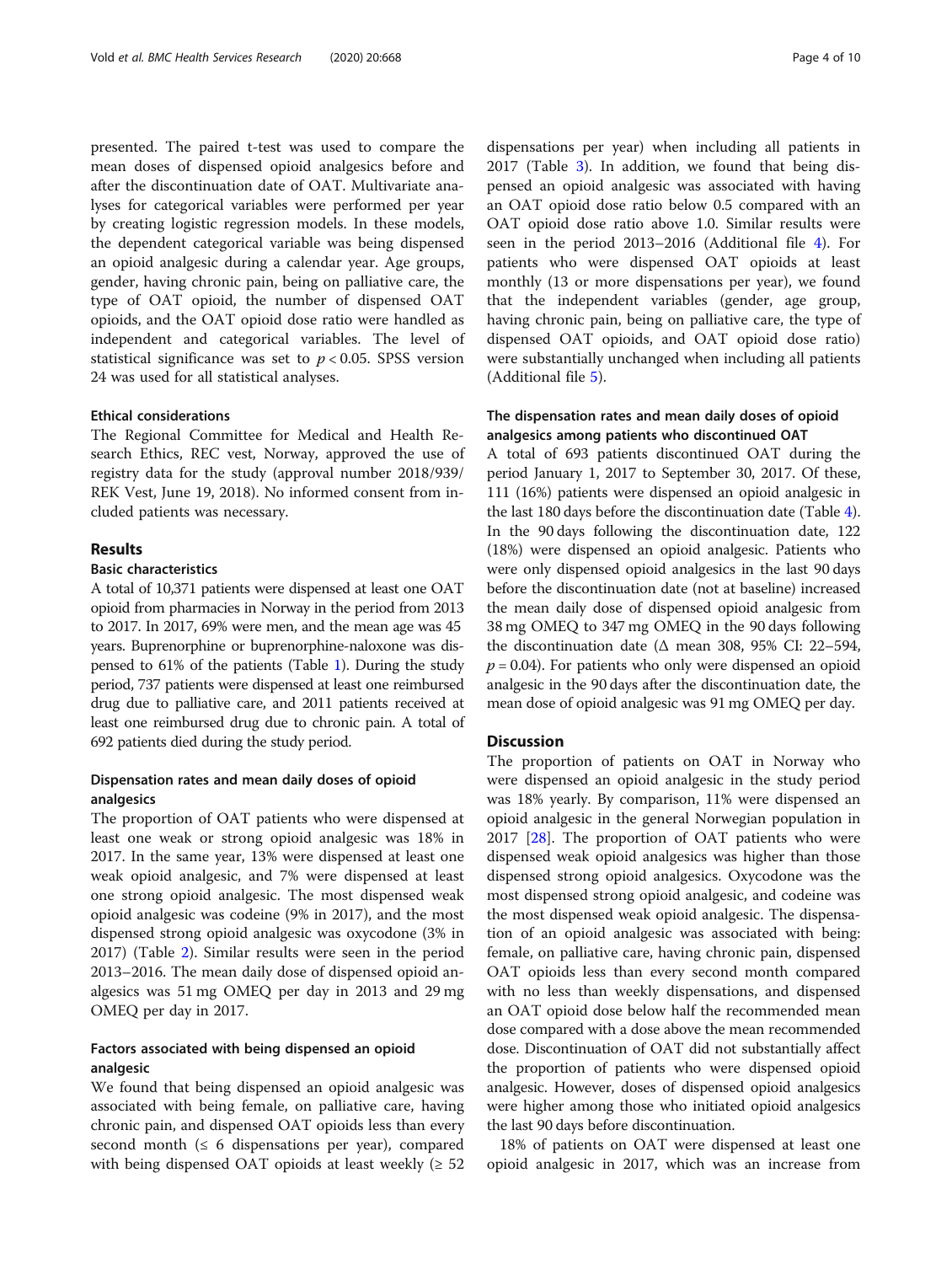<span id="page-4-0"></span>Table 1 Basic characteristics of patients who were dispensed an OAT opioid

| Basic characteristics                                 | 2013         | 2014         | 2015           | 2016           | 2017            |
|-------------------------------------------------------|--------------|--------------|----------------|----------------|-----------------|
|                                                       | No. (%)      | No. (%)      | No. (%)        | No. (%)        | No. (%)         |
| Patients                                              | 7709         | 7914         | 7958           | 7804           | 7709            |
| Deaths                                                | 165          | 151          | 138            | 114            | 124             |
| Patients, excluded deaths                             | 7544         | 7763         | 7820           | 7690           | 7585            |
| Age                                                   |              |              |                |                |                 |
| $\leq 25$                                             | 211(3)       | 185(2)       | 171(2)         | 135(2)         | 120(2)          |
| $26 - 35$                                             | 1590 (21)    | 1570 (20)    | 1551 (20)      | 1403 (18)      | 1333 (18)       |
| $36 - 45$                                             | 2724 (36)    | 2730 (35)    | 2605 (33)      | 2508 (33)      | 3292 (32)       |
| $46 - 55$                                             | 2283 (30)    | 2449 (32)    | 2544 (33)      | 2540 (33)      | 2548 (34)       |
| $\geq 56$                                             | 736 (10)     | 829 (11)     | 949 (12)       | 1104 (14)      | 1192 (16)       |
| Mean (SD)                                             | 43 (10)      | 44 (10)      | 44 (10)        | 44 (10)        | 45 (10)         |
| Gender                                                |              |              |                |                |                 |
| Male                                                  | 5221 (69)    | 5390 (69)    | 5430 (69)      | 5354 (70)      | 5245 (69)       |
| Female                                                | 2323 (31)    | 2373 (31)    | 2390 (31)      | 2336 (30)      | 2340 (31)       |
| OAT opioids <sup>a</sup>                              |              |              |                |                |                 |
| Methadone (included levomethadone)                    | 3406 (45)    | 3264 (42)    | 3216 (41)      | 3066 (40)      | 2981 (39)       |
| Buprenorphine (included combination<br>with naloxone) | 4138 (55)    | 4499 (58)    | 4604 (59)      | 4624 (60)      | 4604 (61)       |
| Dispensed opioid analgesics                           |              |              |                |                |                 |
| $-$ All                                               | 1430 (19)    | 1424 (18)    | 1400 (18)      | 1382 (18)      | 1359 (18)       |
| - Strong opioid analgesic                             | 542(7)       | 518(7)       | 490 (6)        | 534(7)         | 526(7)          |
| - Weak opioid analgesic                               | 1089 (14)    | 1078 (14)    | 1066 (14)      | 1011(13)       | 997 (13)        |
| Dose of dispensed opioid analgesics<br>(in OMEQ)      |              |              |                |                |                 |
| - mean (mg/year)                                      | 18,538       | 17,399       | 8963           | 9361           | 10,723          |
| - mean (mg/day/year)                                  | 51           | 48           | 25             | 26             | 29              |
| - median (mg/year)                                    | 450          | 400          | 400            | 500            | 500             |
| - median (mg/day/year)                                | $\mathbf{1}$ | $\mathbf{1}$ | $\mathbf{1}$   | $\mathbf{1}$   | $\mathbf{1}$    |
| - 25 percentile (mg/year)                             | 86           | 75           | 90             | 100            | 100             |
| - 25 percentile (mg/day/year)                         | $\mathbf 0$  | $\mathbf 0$  | $\overline{0}$ | $\overline{0}$ | $\mathbf 0$     |
| - 75 percentile (mg/year)                             | 4478         | 3321         | 2616           | 2891           | 3500            |
| - 75 percentile (mg/day/year)                         | 12           | 9            | $\overline{7}$ | 8              | 10 <sup>°</sup> |
| Patients on palliative care <sup>b</sup>              |              |              | 737            |                |                 |
| Patients with chronic pain <sup>c</sup>               |              |              | 2011           |                |                 |

No.: Number of patients; OAT Opioid agonist therapy, OMEQ Oral morphine equivalents, SD Standard deviation <sup>a</sup> The type of OAT opioid that was dispensed on the last dispensation per year

b Patients who were dispensed drugs that were reimbursed due to palliative care in the study period

<sup>c</sup> Patients who were dispensed a drug that was reimbursed due to chronic pain in the study period. Patients who were dispensed drugs that were reimbursed for palliative care and chronic pain were classified as 'patients on palliative care'

12% compared with the period from 2007 to 2008 in the OAT population [\[8](#page-9-0)]. The increase of dispensed opioid analgesics may be related to changes in the Norwegian eligibility criteria that grants OAT. During recent years, patients with opioid dependence using street drugs besides opioids have been offering OAT rehabilitation in terms of increasing the coverage of OAT rehabilitation and reducing opioid overdoses and complications associated with injecting street opioids [\[22,](#page-9-0) [29](#page-9-0), [30\]](#page-9-0). In addition, patients with chronic pain who develop an opioid dependence through long-term dispensations of opioid analgesics are offered OAT if opioid discontinuation is unsuccessful. By granting OAT to a broader specter of patients with opioid dependence, the OAT population may have become more physical and psychiatrically comorbid, which may explain the increase of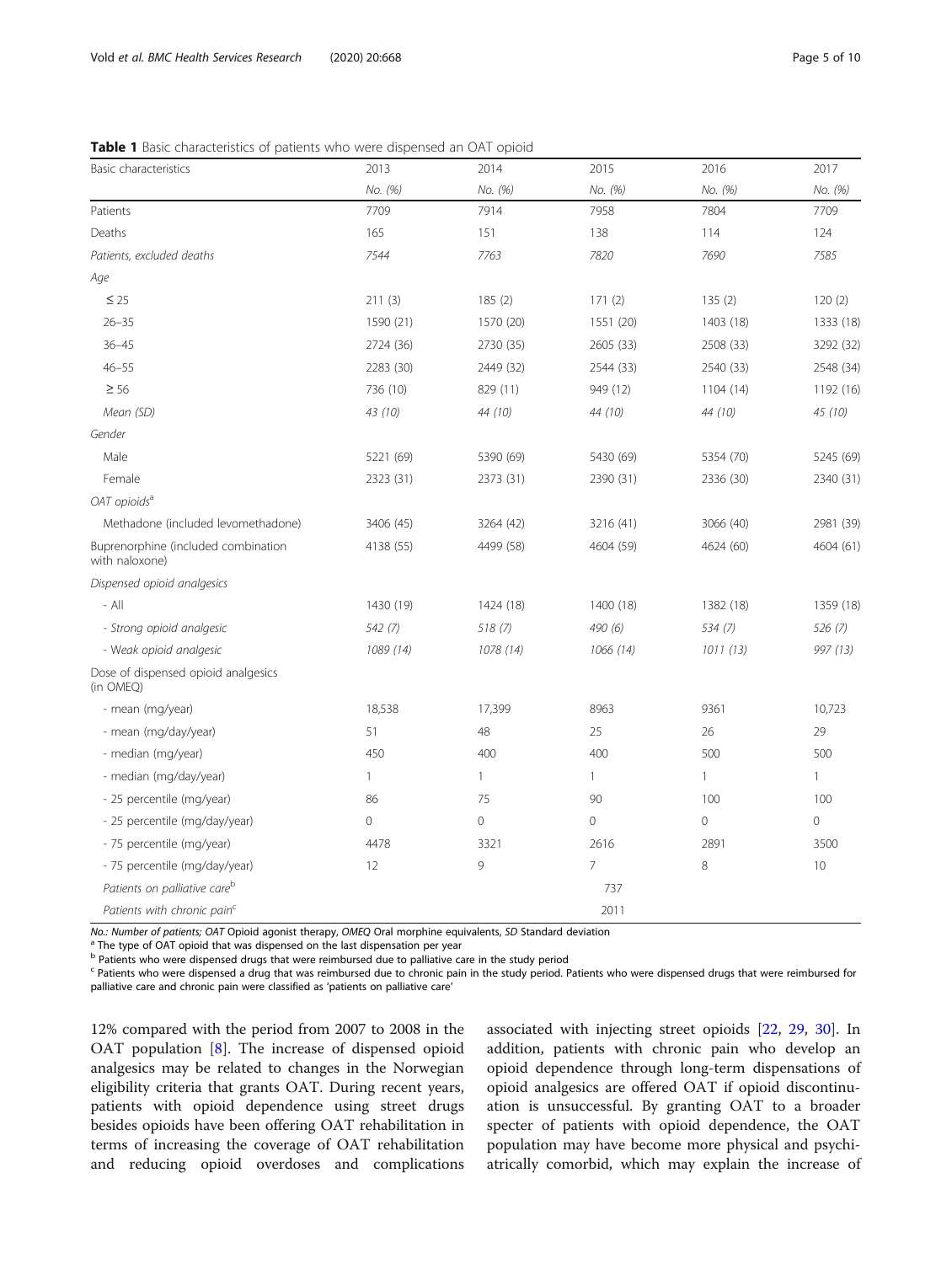| Year                     | 2013     | 2014     | 2015     | 2016     | 2017     |
|--------------------------|----------|----------|----------|----------|----------|
| Opioid analgesics        | No. (%*) | No. (%*) | No. (%*) | No. (%*) | No. (%*) |
| Number of patients       | 7544     | 7763     | 7820     | 7690     | 7585     |
| Strong opioid analgesics |          |          |          |          |          |
| Oxycodone                | 234(3)   | 226(3)   | 205(3)   | 231(3)   | 246(3)   |
| Morphine                 | 184(2)   | 143(2)   | 120(2)   | 134(2)   | 149(2)   |
| Fentanyl                 | 79 (1)   | 58(1)    | 39(0)    | 11(0)    | 34(0)    |
| Buprenophine (non OAT)   | 129(2)   | 138(2)   | 154(2)   | 163(2)   | 145(2)   |
| Ketobemidone             | 51(1)    | 55 $(1)$ | 48 (1)   | 49 (1)   | 31(0)    |
| Pethidine                | 6(0)     | 6(0)     | 5(0)     | < 5(0)   | 5(0)     |
| Hydromorphone            | 12(0)    | 5(0)     | < 5(0)   | < 5(0)   | < 5(0)   |
| Weak opioid analgesics   |          |          |          |          |          |
| Codeine                  | 822 (11) | 799 (10) | 781 (10) | 730 (9)  | 690 (9)  |
| Tramadol                 | 392(5)   | 397 (5)  | 398(5)   | 375(5)   | 417(5)   |
| Tapentadol               | 14(0)    | 7(0)     | 6(0)     | 10(0)    | 10(0)    |

<span id="page-5-0"></span>Table 2 The proportion of patients who were dispensed an opioid analgesic

The table displays the proportion of patients on OAT who were dispensed a weak and a strong opioid analgesics in the period 2013–2017. We only included opioid analgesics that had marketing authorization in Norway in the study period

No.: Number of patients, OAT Opioid agonist therapy

\* Percent of patients who were dispensed an OAT opioid

dispensed opioid analgesics during the last decade [\[22](#page-9-0)]. However, the dispensation rates of opioid analgesics in the Norwegian OAT population were substantially low compared with studies on the OAT population in Canada, which shows a prevalence of dispensed opioid analgesics between 18 and 34% [\[9](#page-9-0), [23](#page-9-0)].

An OAT opioid dose below half the recommended mean dose was associated with being dispensed an opioid analgesic. This finding may point out that a low dose of OAT opioids does not adequately protect against craving and opioid withdrawal, causing concomitant dispensations of opioid analgesics. Kurdyak et al. [[23](#page-9-0)] assessed the dispensations of opioid analgesics in an OAT population. The authors found that opioid analgesics were more often dispensed by prescribers that were not responsible for OAT rehabilitation [[23](#page-9-0)]. A lack of optimal OAT dose may be a possible explanation for why patients seek other prescribers to be dispensed opioid analgesics. This is of particular importance to ensure an adequate OAT opioid dose to stabilize opioid dependence and prevent dispensations of opioid analgesics to treat opioid withdrawal and cravings. Therefore, guidelines preferably recommend the long-acting opioids methadone or buprenorphine during OAT rehabilitation [[29](#page-9-0), [31,](#page-9-0) [32](#page-9-0)].

Patients on OAT that have chronic pain or on palliative care are associated with being dispensed opioid analgesics. The results are consistent with results seen in a comparable study on OAT patients [\[9](#page-9-0)] and the overall Norwegian population [\[33](#page-9-0)]. In general, there is a lack of knowledge showing a persistent analgesic effect of longterm use of opioid analgesics on chronic pain [[34\]](#page-9-0). A

recent study showed that OAT patients with chronic pain were associated with chronic hepatitis C virus infection, mental health disorder, low-income status, and alcohol dependence compared with the general OAT population [\[35\]](#page-9-0). These medical and psychosocial comorbidities may influence and exacerbate the patient's subjective experience of pain, making the pain management with opioid analgesics particularly challenging [[36,](#page-9-0) [37](#page-9-0)]. On the other hand, OAT patients on palliative care can improve quality of life if adequate management of pain and opioid dependence is provided [[38](#page-9-0)]. A close collaboration between health professionals in several health and social care teams can be the key to success among patients with chronic pain and those on palliative care, particularly if there is an ongoing use of illegal drugs. Handling opioid analgesics for these patients with complex medical and psychosocial conditions is not discussed in the current worldwide OAT guidelines [[39](#page-9-0)–[41\]](#page-9-0). Nevertheless, our findings point out that the proportion of Norwegian OAT patients above 56 years increased from 10 to 16% from 2013 to 2017. This increase in elderly OAT patients may predict a need in the next coming decades for guidelines on how to handle chronic pain and palliative care for such patients. In addition, this emphasizes the importance of customizing the OAT for ensuring further sufficient opioid agonist therapy and adequate pain management in this population [[42](#page-9-0)–[44\]](#page-9-0).

Discontinuing OAT did not substantially change the number of patients who were dispensed opioid analgesics. However, initiating dispensations of opioid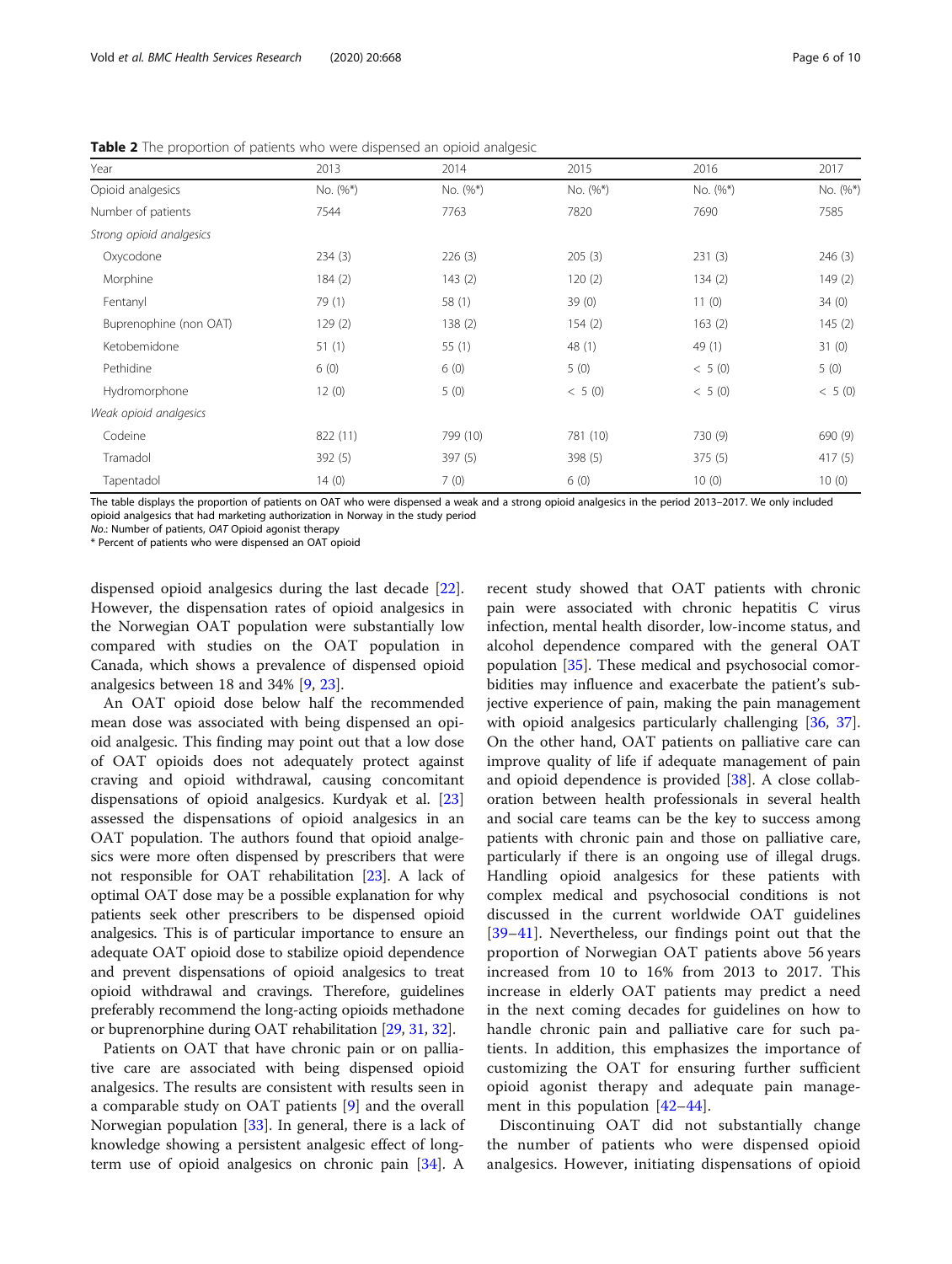<span id="page-6-0"></span>

|  |  | <b>Table 3</b> Logistic regression of factors associated with being dispensed an opioid analgesic in 2017 |
|--|--|-----------------------------------------------------------------------------------------------------------|
|  |  |                                                                                                           |

| Patients who had ≥1 dispensation of an              | $N = 1359$    |                        |            |  |  |
|-----------------------------------------------------|---------------|------------------------|------------|--|--|
| opioid analgesic                                    | cOR           | aOR (95% CI)           | $p$ -value |  |  |
| Age                                                 |               |                        |            |  |  |
| $\leq 25$                                           | $1.00$ (ref.) | $1.00$ (ref.)          |            |  |  |
| $26 - 35$                                           | 0.93          | $1.01$ $(0.60 - 1.70)$ | .964       |  |  |
| $36 - 45$                                           | 0.90          | $1.00(0.60 - 1.66)$    | .985       |  |  |
| $46 - 55$                                           | 1.17          | $1.31(0.78 - 2.18)$    | .304       |  |  |
| $\geq 56$                                           | 1.55          | $1.59(0.95 - 2.68)$    | .080       |  |  |
| Gender                                              |               |                        |            |  |  |
| Male                                                | 1.00 (ref.)   | $1.00$ (ref.)          |            |  |  |
| Female                                              | 1.64          | $1.44(1.27 - 1.64)$    | < .001     |  |  |
| Patients on palliative care                         | 5.00          | $6.08(4.67 - 7.92)$    | < .001     |  |  |
| Patients with chronic pain                          | 3.30          | $3.64$ $(3.16 - 4.19)$ | < .001     |  |  |
| The number of dispensations of OAT opioids per year |               |                        |            |  |  |
| $\geq$ 52 (at least weekly)                         | 1.00 (ref.)   | $1.00$ (ref.)          |            |  |  |
| 13-51 (at least monthly)                            | 1.10          | $1.10(0.88 - 1.37)$    | .423       |  |  |
| 7-12 (less than monthly)                            | 1.35          | $1.10(0.85 - 1.43)$    | .454       |  |  |
| 1-6 (less than every second month)                  | 1.98          | $1.44(1.07 - 1.93)$    | .016       |  |  |
| OAT opioids <sup>a</sup>                            |               |                        |            |  |  |
| Buprenorphine/Buprenoprhine-naloxone                | 1.00 (ref.)   | $1.00$ (ref.)          |            |  |  |
| Methadone/Levomethadone                             | 1.04          | $0.96(0.84 - 1.10)$    | .542       |  |  |
| OAT opioid dose ratio per dayb                      |               |                        |            |  |  |
| >1                                                  | $1.00$ (ref.) | $1.00$ (ref.)          |            |  |  |
| $0.5 - 1$                                           | 0.85          | $0.95(0.80 - 1.11)$    | .497       |  |  |
| < 0.5                                               | 1.61          | $1.69(1.41 - 2.03)$    | < .001     |  |  |

The table displays the association between being dispensed an opioid analgesic and age groups, gender, palliative care, chronic pain, the number of dispensations of OAT opioids, the type of dispensed OAT opioid, and the OAT opioid dose ratio among all patients who were dispensed an OAT opioid in 2017  $a$ OR adjusted odds ratio,  $c$ OR crude odds ratio, CI confidence interval, OAT opioid agonist therapy a The type of OAT opioid that was dispensed on the last dispensation

b We defined the OAT opioid dose ratio as a mean daily dose of dispensed OAT opioids divided by mean recommended daily dose of OAT opioids (18 mg buprenorphine or 18/4.5 mg buprenorphine/naloxone, 90 mg methadone or 45 mg levomethadone). A ratio of one indicated that patients were dispensed a mean daily dose of OAT opioids equal to the mean recommended dose per day

analgesics during the 90 days prior to the discontinuation date increased the doses of dispensed opioid analgesics significantly when compared with the dispensed doses during the 90 days following the discontinuation date. For these patients, one can assume that opioid analgesics were typically dispensed to suppress opioid withdrawal and craving due to the OAT opioid dose's rapid tapering off. Planning an OAT opioid dose's long-term tapering off at discontinuation is essential to prevent increased mortality, should the patient relapse to street opioids, and limit dispensations of opioid analgesics to treat opioid withdrawal [[14\]](#page-9-0).

# Strengths and limitations

The use of national registry data has some clear strengths, such as capturing whole cohorts of the studied populations. Pharmacy records are considered more valid than both medical records and data collected from

questionnaires and interviews. Because practically all dispensed drugs are registered in the NorPD database, the completeness and precision of all received information is high, and the potential for information bias is low.

This study does however have some limitations. First, about 10% of the OAT patients were not registered by NorPD. These patients received OAT opioids from outpatient clinics in primary health care or specialized health care. Some of these outpatient clinics ordered OAT opioids directly from pharmacies without any linkage to a personal identification number. These patients were lost in this study [[22\]](#page-9-0). Second, the annual selfreporting survey of OAT suggested that the mean number of dispensations of OAT opioids were four times a week [\[22\]](#page-9-0), which did not wholly match our estimates. To adjust for the uncertainty concerning which was most correct, we used the OAT opioid dose ratio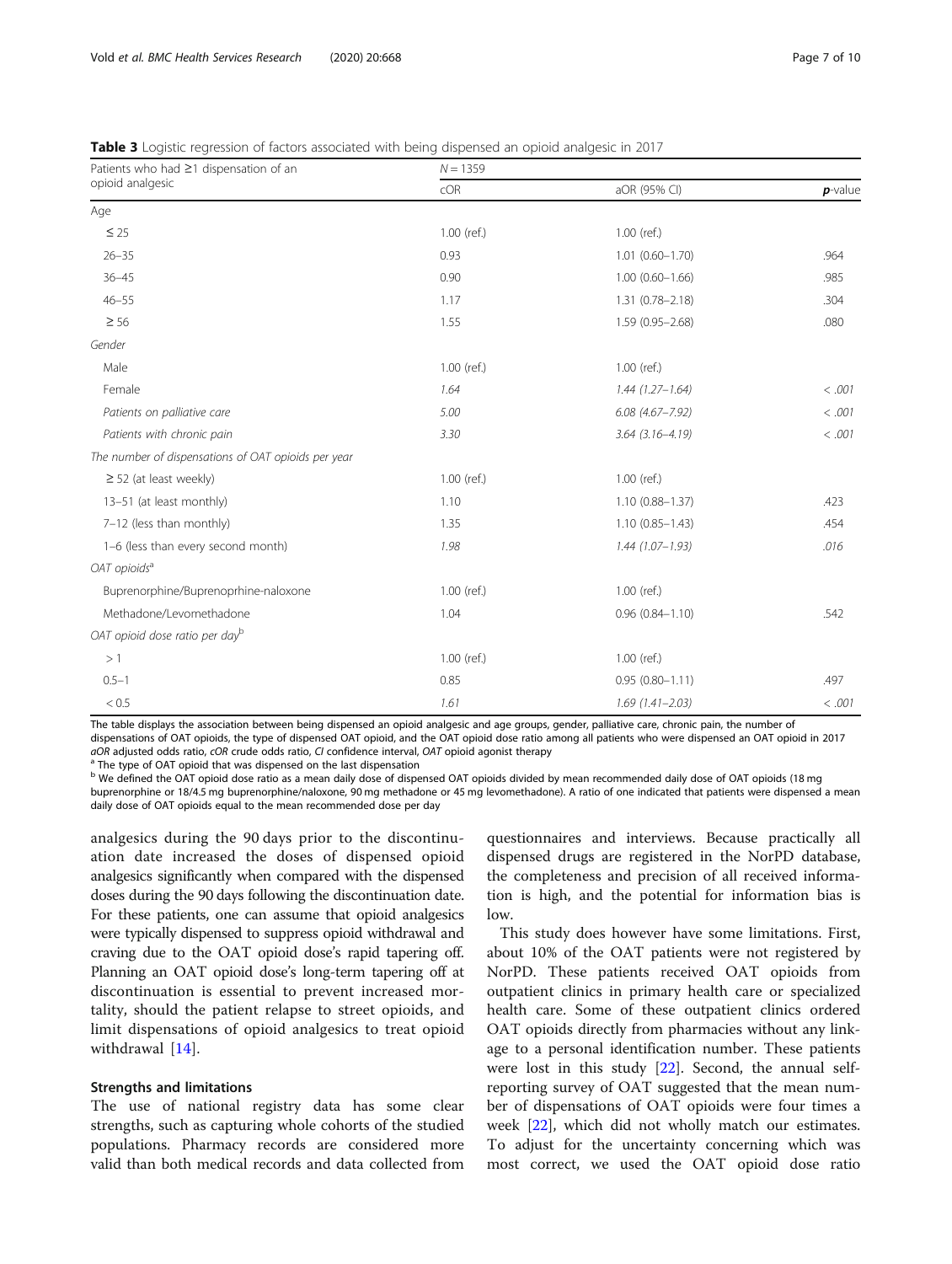| All indications   | Days                   | $\geq$ 180 - <90   | $\geq 90 - 0$      |                               | $≥0 - ≤90$              | $\Delta$ mean (95 % CI) <sup>1)</sup> | p-value |
|-------------------|------------------------|--------------------|--------------------|-------------------------------|-------------------------|---------------------------------------|---------|
|                   | Number of patients     | (baseline)<br>38   | 38                 |                               | 38                      |                                       |         |
| Mean (per period) | 14611                  | 11339              |                    | 8139                          |                         |                                       |         |
|                   | Mean (mg/day)          | 162                | 126                |                               | 90                      |                                       |         |
| OMEQ              |                        |                    |                    |                               |                         |                                       |         |
|                   | Median (mg/day)        | 15                 | 16                 |                               | 21                      | $-71 (-197 - 54)^{2}$                 | .253    |
|                   | 25 percentile (mg/day) | 5                  | $\mathfrak{Z}$     |                               | 6                       |                                       |         |
|                   | 75 percentile (mg/day) | 164                | 104                |                               | 90                      |                                       |         |
|                   | Number of patients     | 59                 | 59                 |                               | 59                      |                                       |         |
|                   | Mean (per period)      |                    |                    |                               | 8344                    |                                       |         |
|                   | Mean (mg/day)          |                    |                    |                               | 92                      |                                       |         |
| OMEQ              | Median (mg/day)        | Opioid analgesics  | Opioid analgesics  |                               | 26                      |                                       |         |
|                   | 25 percentile (mg/day) | were not dispensed | were not dispensed |                               | 5                       |                                       |         |
|                   | 75 percentile (mg/day) |                    |                    |                               | 103                     |                                       |         |
|                   |                        |                    |                    |                               |                         |                                       |         |
|                   | Number of patients     | 13                 | 13                 |                               | 13                      |                                       |         |
|                   | Mean (per period)      |                    | 3455               |                               | 31187                   |                                       |         |
|                   | Mean (mg/day)          |                    | 38                 |                               | 347                     |                                       |         |
| OMEQ              | Median (mg/day)        | Opioid analgesics  | 16                 |                               | 200                     | $308(22 - 594)^{3}$                   | .037    |
|                   | 25 percentile (mg/day) | were not dispensed | 3                  |                               | 16                      |                                       |         |
|                   | 75 percentile (mg/day) |                    | 58                 |                               | 465                     |                                       |         |
|                   |                        |                    |                    |                               |                         |                                       |         |
|                   | Number of patients     | 9                  | $\overline{9}$     | <b>OAT</b> was discontinuated | $\boldsymbol{9}$        |                                       |         |
|                   | Mean (per period)      | 2766               |                    |                               | 5094                    |                                       |         |
|                   | Mean (mg/day)          | 31                 |                    |                               | 57                      |                                       |         |
| OMEQ              | Median (mg/day)        | $\overline{4}$     | Opioid analgesics  |                               | 25                      | 25 (-9 - 61) <sup>4)</sup>            | .128    |
|                   | 25 percentile (mg/day) | $\boldsymbol{0}$   | were not dispensed |                               | $\overline{\mathbf{3}}$ |                                       |         |
|                   | 75 percentile (mg/day) | 70                 |                    |                               | 98                      |                                       |         |
|                   |                        |                    |                    |                               |                         |                                       |         |
|                   | Number of patients     | 5                  | 5                  |                               | 5                       |                                       |         |
|                   | Mean (per period)      | 958                | 478                |                               |                         |                                       |         |
|                   | Mean (mg/day)          | $\mathbf{3}$       | $\mathbf{1}$       |                               |                         |                                       |         |
| OMEQ              | Median (mg/day)        | $\mathbf{1}$       | $\mathbf{1}$       |                               | Opioid analgesics were  |                                       |         |
|                   | 25 percentile (mg/day) | $\mathbf{1}$       | $\mathbf{0}$       |                               | not dispensed           |                                       |         |
|                   | 75 percentile (mg/day) | 5                  | $\sqrt{2}$         |                               |                         |                                       |         |
|                   |                        |                    |                    |                               |                         |                                       |         |
|                   | Number of patients     | 30                 | 30                 |                               | 30                      |                                       |         |
|                   |                        | 1883               |                    |                               |                         |                                       |         |
| OMEQ              | Mean (mg/day)          | 5                  | Opioid analgesics  |                               | Opioid analgesics were  |                                       |         |
|                   | Median (mg/day)        | $\overline{0}$     | were not dispensed |                               | not dispensed           |                                       |         |
|                   | 25 percentile (mg/day) | $\overline{0}$     |                    |                               |                         |                                       |         |
|                   | 75 percentile (mg/day) | $\mathbf 2$        |                    |                               |                         |                                       |         |
|                   |                        |                    |                    |                               |                         |                                       |         |
|                   | Number of patients     | 16                 | 16<br>1568         |                               | 16                      |                                       |         |
|                   | Mean (mg/day)          |                    | 4                  |                               |                         |                                       |         |
| OMEQ              | Median (mg/day)        | Opioid analgesics  | $\boldsymbol{0}$   |                               | Opioid analgesics were  |                                       |         |
|                   | 25 percentile (mg/day) | were not dispensed | $\boldsymbol{0}$   |                               | not dispensed           |                                       |         |
|                   | 75 percentile (mg/day) |                    | $\mathbf{0}$       |                               |                         |                                       |         |
|                   |                        |                    |                    |                               |                         |                                       |         |

#### <span id="page-7-0"></span>Table 4 Dispensation of opioid anagetics among patients who discontinued OAT

The table displays the mean doses of dispensed opioids analgesics among patients who discontinued OAT. Patients' opioid dispensations were analyzed in three periods according to the OAT disconatinuation date: 180–90 days before, 90 days before, and 90 days after the discontinuation date. All doses of dispensed opioid analgesics were summarized in each period and converted to OMEQ. The mean, median, 25 percentile and 75 percentile were calculated for the three periods. For those who were dispensed opioid analgesics in the periods before and after the discontinuation date, we have used a paired t-test for calculating differences in dispensed doses of the opioid analgesics.<br>CI Confidence interval, Df Degree of freedom, OAT Opioid agonist therapy, OMEQ Oral morphine eguivalents.

<sup>1)</sup> The change in opioid analgesic dose when comparing dispensed doses before discontinuation with dispensed doses after discontinuation  $^{2}$ ) Paired t-test of the mean daily dose at the 90 days after discontinuation co

measuring the mean recommended daily dose to complement our results. Third, the NorPD only receives information about dispensed drugs, and we could not know whether the drugs have been consumed or whether the patients were using illegal drugs concomitantly. Fourth, the dispensations of opioid analgesics may have confounders. Therefore, we adjusted for two potentially strong confounders by identifying patients who were dispensed drugs on reimbursement codes for chronic pain

and palliative care in the database. Nevertheless, a minor part of the medical indications for dispensed drugs was available by using reimbursement codes in NorPD [[28\]](#page-9-0).

# Conclusion

18% of Norwegian OAT patients per year were dispensed an opioid analgesic in the period 2013–2017. A substantial proportion of those who were dispensed opioid analgesics had an OAT opioid dose less than half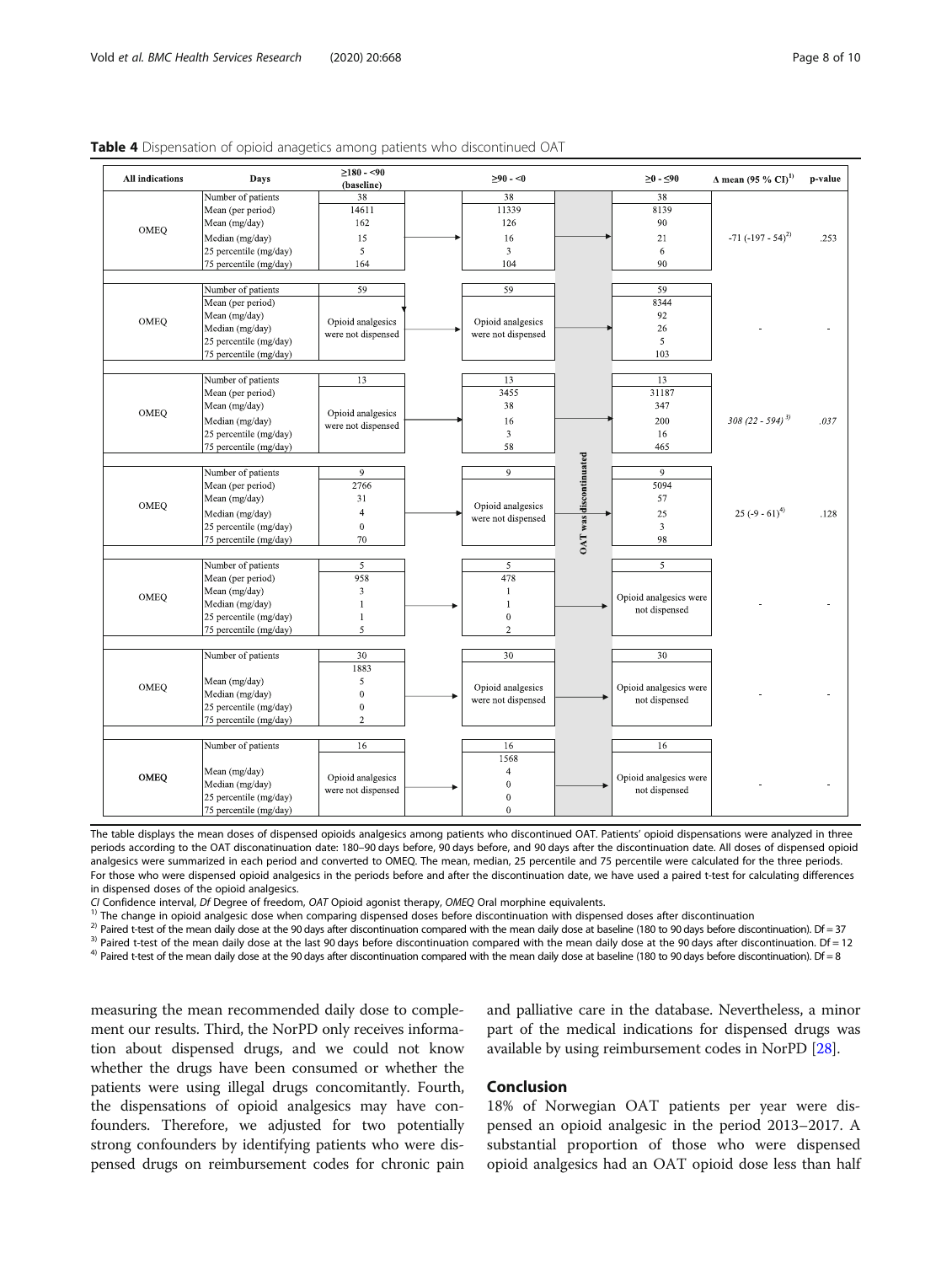<span id="page-8-0"></span>the recommended mean dose, were on palliative care, or had chronic pain. In addition, discontinuing OAT increased the doses of dispensed opioid analgesics among patients that initiated opioid analgesics the last 90 days before discontinuation. A reduction in the proportion of OAT patients dispensed opioid analgesics may be achieved by increasing the OAT opioid dose for patients taking low-dose OAT opioids and facilitating it for those with chronic pain and on palliative care. For patients who discontinue OAT, an extended period of tapering off can reduce the dispensations of opioid analgesics after discontinuation.

# Supplementary information

Supplementary information accompanies this paper at [https://doi.org/10.](https://doi.org/10.1186/s12913-020-05504-y) [1186/s12913-020-05504-y](https://doi.org/10.1186/s12913-020-05504-y).

Additional file 1. STROBE Statement. Checklist of items included in reports of cohort studies.

Additional file 2. Included opioids. ATC: Anatomical Therapeutic Chemical. All included opioids with ATC codes categorized into opioid analgesics and opioid agonist therapy opioids.

Additional file 3. Defined daily doses (DDD) of OAT opioids and opioid analgesics converted to milligrams and morphine equivalents. DDD: Defined daily doses; OMEQ: oral morphine equivalents. The table displays the conversion of defined daily doses (DDD) to milligrams according to the WHOs' standards (1) and the calculations of opioid analgesics to morphine equivalents (2). Only opioid analgesics that had marketing authorizations in Norway in the study period were included. (1) Definition and general considerations. In: [https://www.whocc.no/ddd/ definition\\_and\\_general\\_](https://doi.org/10.1186/s12913-020-05504-y) [considera/#Definition](https://doi.org/10.1186/s12913-020-05504-y). WHO Collaborating Centre for Drug Statistics; 2019.(2) Svendsen K, Borchgrevink P, Fredheim O, Hamunen K, Mellbye A, Dale O: Choosing the unit of measurement counts: the use of oral morphine equivalents in studies of opioid consumption is a useful addition to defined daily doses. Palliat Med 2011, 25(7):725-732.

Additional file 4. Logistic regression of factors associated with being dispensed an opioid analgesic OAT = opioid agonist therapy; cOR = crude odds ratio;  $aOR =$  adjusted odds ratio;  $CI =$  confidence interval.  $*$  The type of OAT opioid that was dispensed on the last dispensation per year \*\* We defined the OAT opioid dose ratio as a mean daily dose of dispensed OAT opioids divided by mean recommended daily dose of OAT opioids (18 mg buprenorphine or 18/4.5 mg buprenorphine/naloxone, 90 mg methadone or 45 mg levomethadone). A ratio of one indicated that patients were dispensed a mean daily dose of OAT opioids equal to the mean recommended dose per day. The table displays the association between being dispensed an opioid analgesic and age groups, gender, palliative care, chronic pain, the number of dispensations of OAT opioids, the type of dispensed OAT opioid, and the OAT opioid dose ratio among all patients who were dispensed an OAT opioid in the period 2013–2016.

Additional file 5. Logistic regression of factors associated with being dispensed an opioid analgesic. OAT: opioid agonist therapy; cOR: crude odds ratio; aOR: adjusted odds ratio; CI: confidence interval. \* The type of OAT opioid that was dispensed on the last dispensation per year. \*\* We defined the OAT opioid dose ratio as a mean daily dose of dispensed OAT opioids divided by mean recommended dose of OAT opioids per day (18 mg buprenorphine or 18/4.5 mg buprenorphine/naloxone, 90 mg methadone or 45 mg levomethadone). A ratio of one indicated that patients were dispensed a mean daily dose of OAT opioids equal to the mean recommended dose per day. The table displays the association between being dispensed an opioid analgesic and age groups, gender, palliative care, chronic pain, the number of dispensations of OAT opioids, the type of dispensed OAT opioid, and the OAT opioid dose ratio among patients who were dispensed an OAT opioid at least monthly per year in the period 2013–2017.

#### Abbreviations

AOR: Adjusted odds ratio; ATC: Anatomical Therapeutic Chemical; CI: Confidence interval; DDD: Defined Daily Doses; HELFO: The Norwegian Health Economics Administration; NorPD: The Norwegian Prescription Database; OAT: Opioid agonist therapy; OMEC: Oral morphine equivalent; OR: Odds ratio; REC: The Regional Committee for Medical and Health Research Ethics; WHO: World Health Organization

#### **Acknowledaments**

We would like to thank Emilie Heggen for constructive input to this article.

### Authors' contributions

JHV was involved in the study design, analysis of all relevant data, and writing the article. SS, CA, KAJ and LTF contributed in the study design, analysis, and writing of the article. All authors have read and approved the final article.

## Authors' information

Jørn Henrik Vold, MD, Department of Addiction Medicine, Haukeland University Hospital, and Department of Public Health and Primary Care, University of Bergen. Mailing address: Department of Addiction Medicine, Haukeland University Hospital, Jonas Lies vei 65, N-5021 Bergen, Norway. Email: [jorn.vold@uib.no.](mailto:jorn.vold@uib.no)

#### Funding

The study was funded by The Norwegian Research Council (BEHANDLING, contract no 269855) and the Western Norway Regional Health Authority («Åpen prosjektstøtte») with the Department of Addiction Medicine, Haukeland University Hospital as responsible institution. The funders had no role in the study design, data collection, analysis, decision to publish, or preparation of the manuscript. Two of the authors are funded by the research grant BEHANDLING related to the project INTRO-HCV from the Norwegian Research Council. The other authors are funded by their respective affiliations.

#### Availability of data and materials

Except supplemental tables with some additional data, no additional data are available due to data protection requirements.

#### Ethics approval and consent to participate

The Regional Committee for Medical and Health Research Ethics (REC), REC West, Norway, has approved the use of registry data for the study (reference number 2018/939/REK Vest, June 19, 2018). The REC committee is appointed by the Norwegian Ministry of Education and Research. No informed consent from the patients was necessary.

#### Consent for publication

Not applicable.

#### Competing interests

None of the authors have competing interests.

#### Author details

<sup>1</sup>Department of Addiction Medicine, Haukeland University Hospital, Bergen, Norway. <sup>2</sup>Department of Global Public Health and Primary Care, University of Bergen, Bergen, Norway. <sup>3</sup>Department of Mental Disorders, Norwegian Institute of Public Health, Oslo, Norway. <sup>4</sup> Norwegian Centre for Addiction Research, University of Oslo, Oslo, Norway.

# Received: 10 April 2019 Accepted: 2 July 2020 Published online: 20 July 2020

#### References

- 1. Comorbidity of substance use and mental disorders in Europe. European Monitoring Centre for Drugs and Drug Addiction; 2015. [http://www.](http://www.emcdda.europa.eu/system/files/publications/1988/TDXD15019ENN.pdf) [emcdda.europa.eu/system/files/publications/1988/TDXD15019ENN.pdf.](http://www.emcdda.europa.eu/system/files/publications/1988/TDXD15019ENN.pdf) Accessed Nov 2015.
- 2. Kelty E, Hulse G. Morbidity and mortality in opioid dependent patients after entering an opioid pharmacotherapy compared with a cohort of nondependent controls. J Public Health. 2018;40(2):409–14.